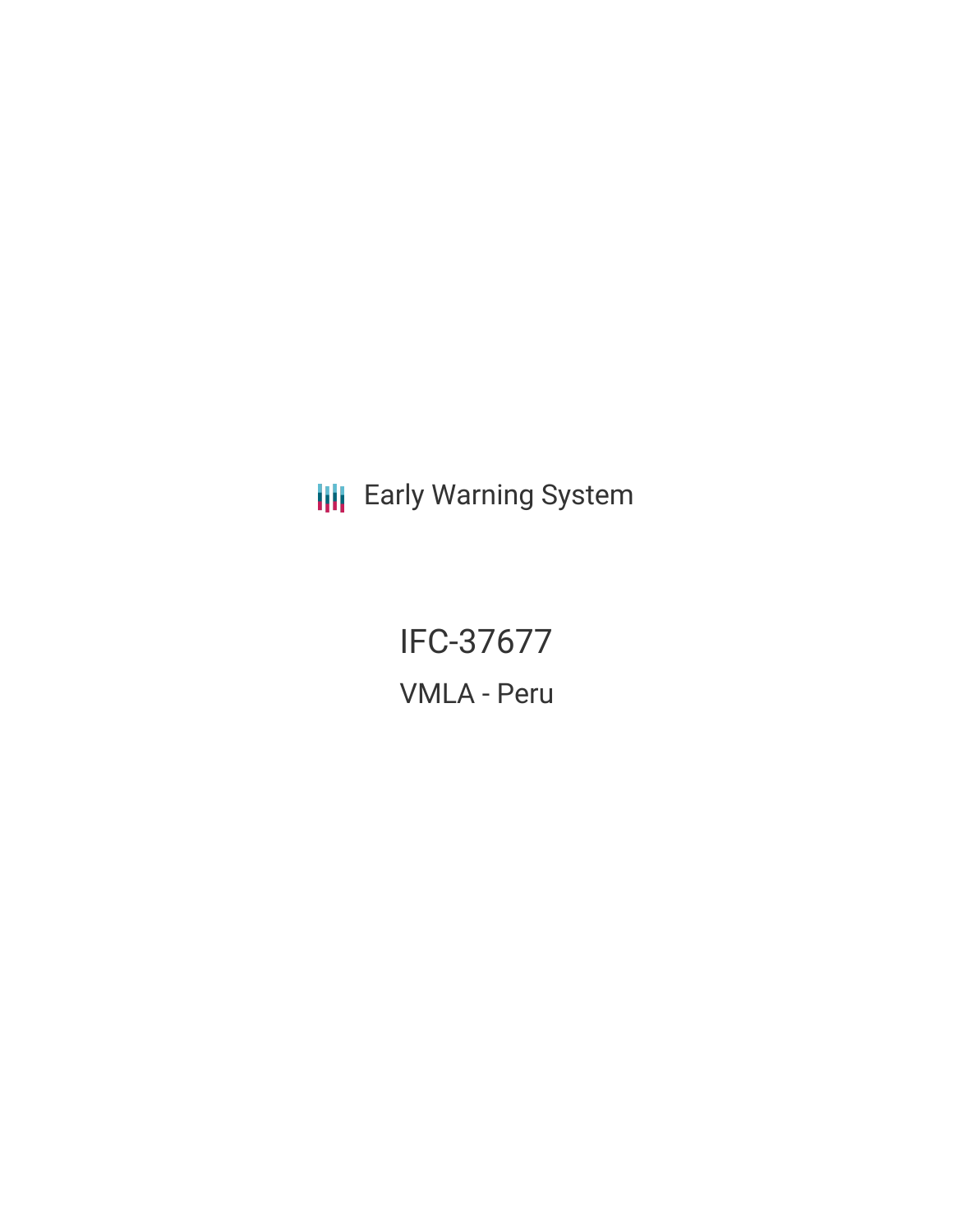## **Quick Facts**

| <b>Countries</b>               | Peru                                    |
|--------------------------------|-----------------------------------------|
| <b>Financial Institutions</b>  | International Finance Corporation (IFC) |
| <b>Status</b>                  | Hold                                    |
| <b>Bank Risk Rating</b>        | C                                       |
| <b>Voting Date</b>             | 2016-08-30                              |
| <b>Borrower</b>                | <b>VIRGIN MOBILE PERU SA</b>            |
| <b>Sectors</b>                 | Communications                          |
| <b>Investment Type(s)</b>      | Loan                                    |
| <b>Investment Amount (USD)</b> | \$13.00 million                         |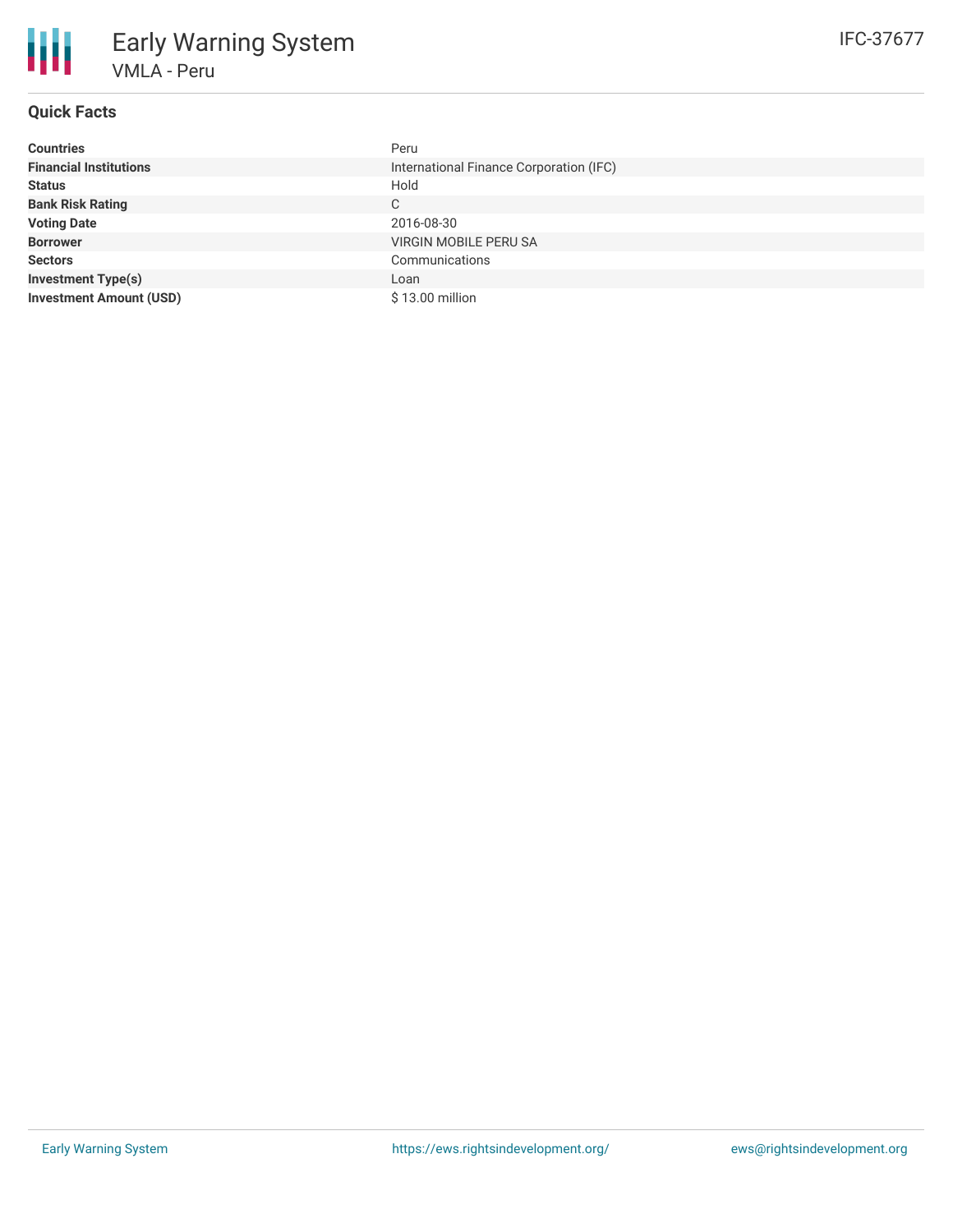

## **Project Description**

IFC will be providing a financial package of up to US\$13 million to fund VM Peru (VMP). VMP will be offering mobile phone services primarily to the youth segment, with a targeted offering that will expand mobile broadband usage with attractive data packages.

The IFC's stated goals for this project include targeting youth, an innovation/demonstration effect, productivity enhancement and economic growth through increased broadband connectivity, infrastructure sharing, and availability, affordability & inclusion of underserved markets.

As VM Peru operates virtual mobile telecom services using leased office space and no other infrastructure, the main environmental and social risk in this project is expected to be in the company's management of human resources. That risk is expected to be low, so the project is classified as Category C according to IFC's environmental and social review procedure. Still, VM Peru will be required to implement policies and procedures to manage its human resources in compliance with IFC Performance Standards.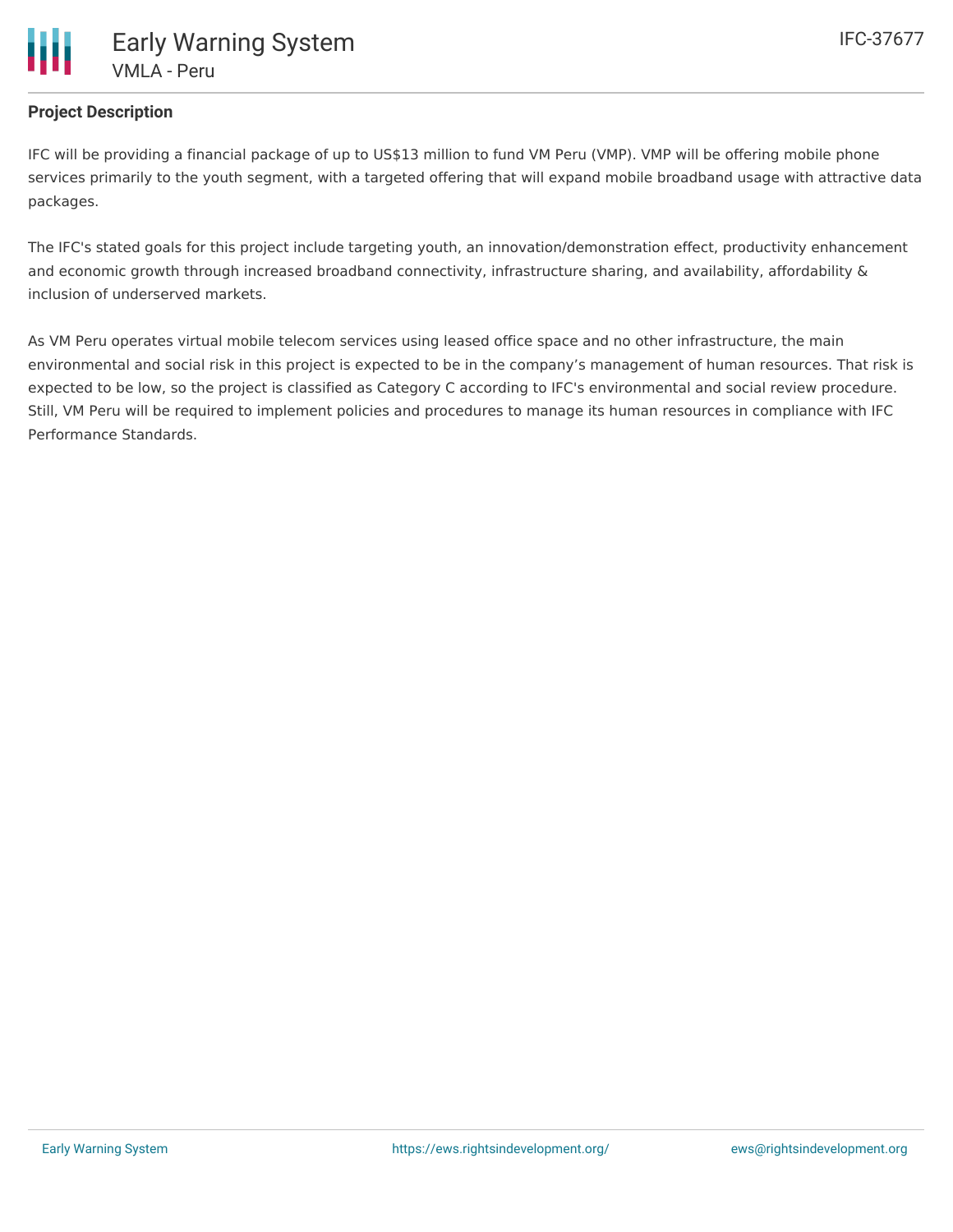## **Investment Description**

• International Finance Corporation (IFC)

The proposed IFC investment is in the form of a C Loan of up to US\$13 million. Together with Sponsor equity, IFC funds will help the Company to roll-out operations in Peru.

VMLA follows a branded venture capital model, with independent private investors funding a venture supported by a wellknown consumer brand, "Virgin Mobile". Main shareholders of VMLA are Temasek with 17.9%, ePlanet Capital with a 11.1% stake, Hermes Growth Partners with 12.5% and Virgin Enterprises with 6.8%, followed by several other institutional investors, founding partners and management.